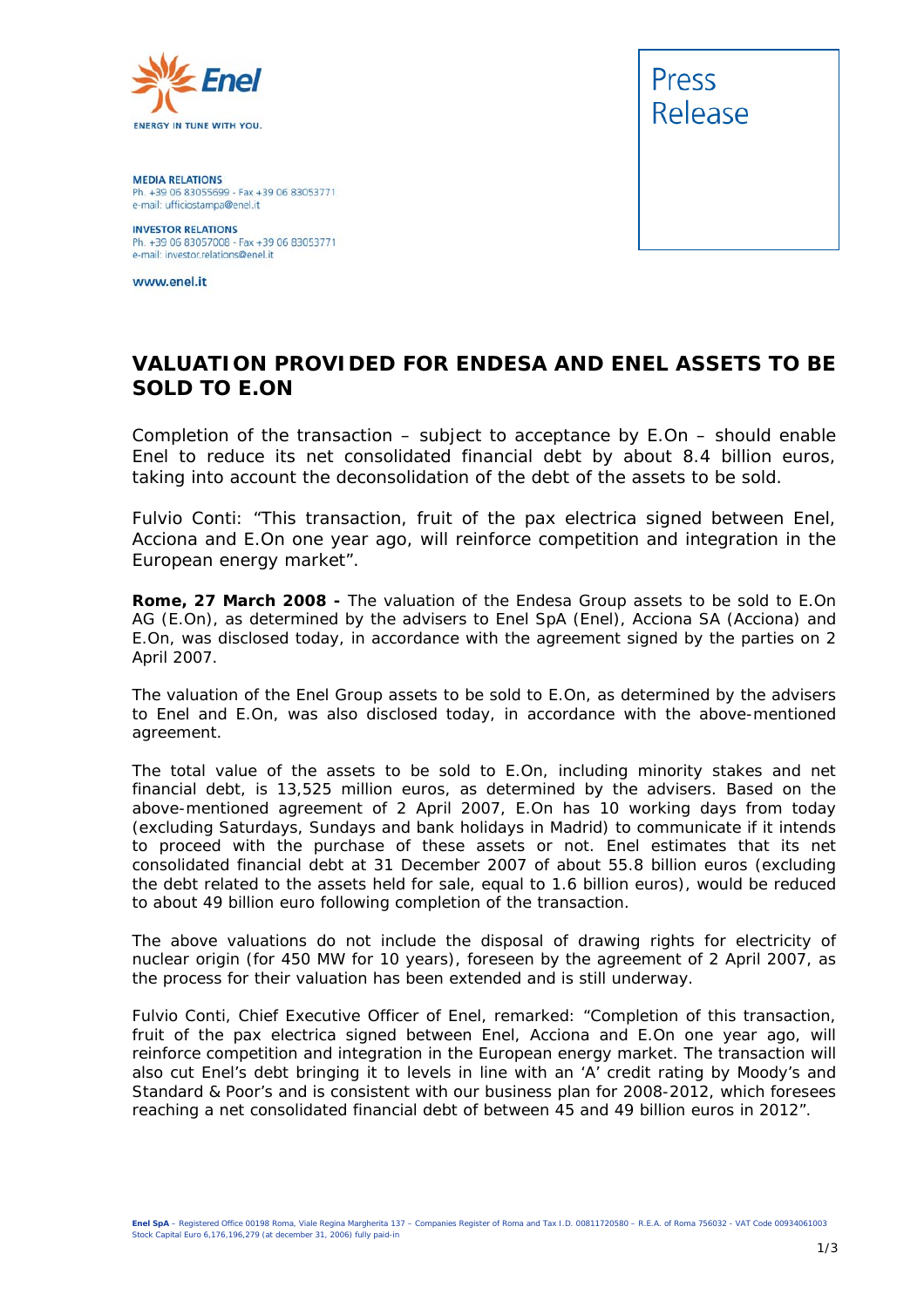



## **Endesa Group Assets**

On 18 March 2008, Enel, Acciona and E.On reached an agreement to partially modify the specific assets of the Endesa Group to be sold to E.On. In particular, based on the modifications to the agreement signed on 2 April 2007, the Spanish thermoelectric plants belonging to the Endesa Group in Foix (an oil-fired plant with an installed capacity of 520 MW and including a project under development for an 800 MW combined-cycle plant) and Besos 3 (a combined-cycle plant with an installed capacity of 388 MW) will be substituted by the thermoelectric plant in Tarragona (a combined-cycle plant with an installed capacity of 395 MW).

The following valuations were provided by the advisers:

- The enterprise value of Endesa's entire stake in Endesa Europe SA (Endesa Europe), net of assets and trading activities outside of Italy, France, Poland and Turkey and considering the 100% stakes in Endesa Italia SpA (Endesa Italia) and Endesa France SA (Endesa France) is 10,750 million euros;
- The consideration of the Spanish thermoelectric plants at Los Barrios (a coal-fired plant with an installed capacity of 567.5 MW) and Tarragona is 750 million euros.

Based on these valuations, adjusted to account for shareholdings by minority investors in Endesa Italia and Endesa France, as well as the financial debt of Endesa Europe foreseen at the date of the conclusion of the sale of the assets to E.On, Endesa estimates that it will receive a consideration of 7,563 million euros, subject to adjustments based on the actual financial debt of Endesa Europe on the date of the closing of the sale to E.On.

As far as Endesa Italia is concerned, a decision is expected soon from A2A, currently the minority shareholder in such company with a 20% stake, regarding the possible disposal of that stake and the simultaneous purchase of assets of Endesa Italia with an installed capacity up to 1.75 GW.

The transaction is furthermore subject to approval by the Shareholders' Meeting of Endesa as well as the necessary administrative authorisations.